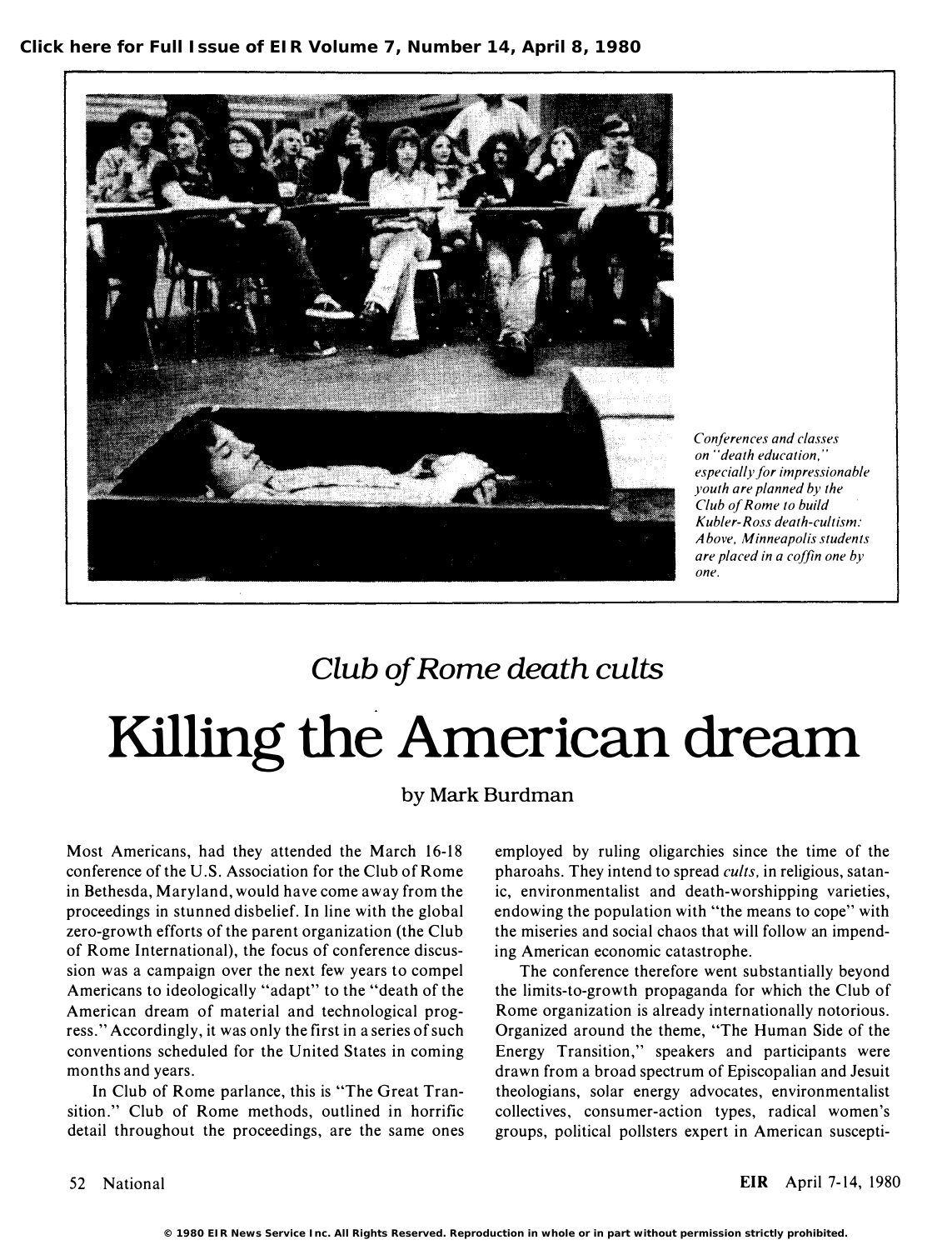bilities, and self-professed specialists in "death and dving."

The latter were the featured participants. The most pronounced and persistent reference point of the gathering was the death-cult idea of Elizabeth Kubler-Ross, leader of the "Death with Dignity" and Hospice movements, who reports without a blink that she spends a growing percentage of her time having illicit relations with the spirits of dead people at her Place-to-Die-in-Dignity Hospice in Escondido, California. The application to Americans, en masse, of Kubler-Ross's prescriptions for helping individuals cope with the grief of dying, was the Club of Rome's specific interest.

Speaker Larry Kagan of the prestigious Yankelovich, Skelly and White polling agency put it this way:

There is social bereavement associated with the end of decades of booming industrial growth, the end of the days of America being the steelmaker and automaker of the world. As we move out of the industrial phase of society and into the information phase, the hope is that we can help people adapt to this new reality, just as Kubler-Ross helps people cope with dying.

#### What is the Club of Rome?

What is this agency, now deployed into the United States to brainwash a population that still has the most ingrained conviction about the necessity of progress of any people in the world?

The Club of Rome is a jointly managed thinktank of the European "black nobility" and the British aristocracy. It was created in the early 1960s, convening 100 financiers and others under the chairmanship of Italian banker Aurelio Peccei. Its purpose is to promote the ideas of the 18th century hoaxster Parson Thomas Malthus of the British East India Company, who proposed that the human race inevitably produces more people than the earth produces food, that nonfood-producing industry is unproductive, and that genocide and other measures facilitating population-reduction ought to be the central policy of governments. The Club of Rome organization currently plays a central role in a network of Malthusian organizations controlled by the same medievalist families, and engaged in a global cult-building campaign like that now outlined for the U.S.A.

Exemplary of this interface is the fact that current Club of Rome activities are centered around the forthcoming "Third Development Decade" conference of the United Nations Organization. The agenda and policypapers for this "development" conference were all produced through the "Project on Futures" of the United Nations Institute for Training and Research (UNITAR), whose director is Irvin Laszlo, a Club of Rome policy-

### Elizabeth Kubler-Ross in praise of child murder

A key focus of the Club of Rome's Bethesda, Maryland conference was the promotion of deathcults of the sort pioneered by Elizabeth Kubler-Ross. Two days after the conclusion of the conference, Kubler-Ross herself appeared in Washington to keynote the Fifth Annual Conference on Death and Dying, sponsored by the St. Frances Center, headed by Episcopal priest, William Wendt.

At one point in her address, the bizarre lady declared that it is altogether possible for a young child to enjoy being murdered. "When you have a violent, brutal kind of death, human beings have the ability to shed the physical body, temporarily most of the time, but permanently when the body is killed. When a child is murdered or raped, they instantly have an out-of-body experience so that they watch the scene of the crime from a distance without pain or anxiety."

Kubler-Ross was given a sensational promotional write-up in the March 22 Washington Post. The newspaper noted that she is a faithful believer in "afterlife, out-of-body experiences, reincarnation and an assortment of other bizarre, but essentially benign pronouncements," including the belief that "her knowledge comes from spiritual guides whom she met in material form."

In an interview after the conference, Rev. Wendt declared flatly, "Death is in. There is a doom boom in the United States. We are restoring the ownership over death to the American population ... There will be a national conference on death and dying to expand the death-education process all over the country."

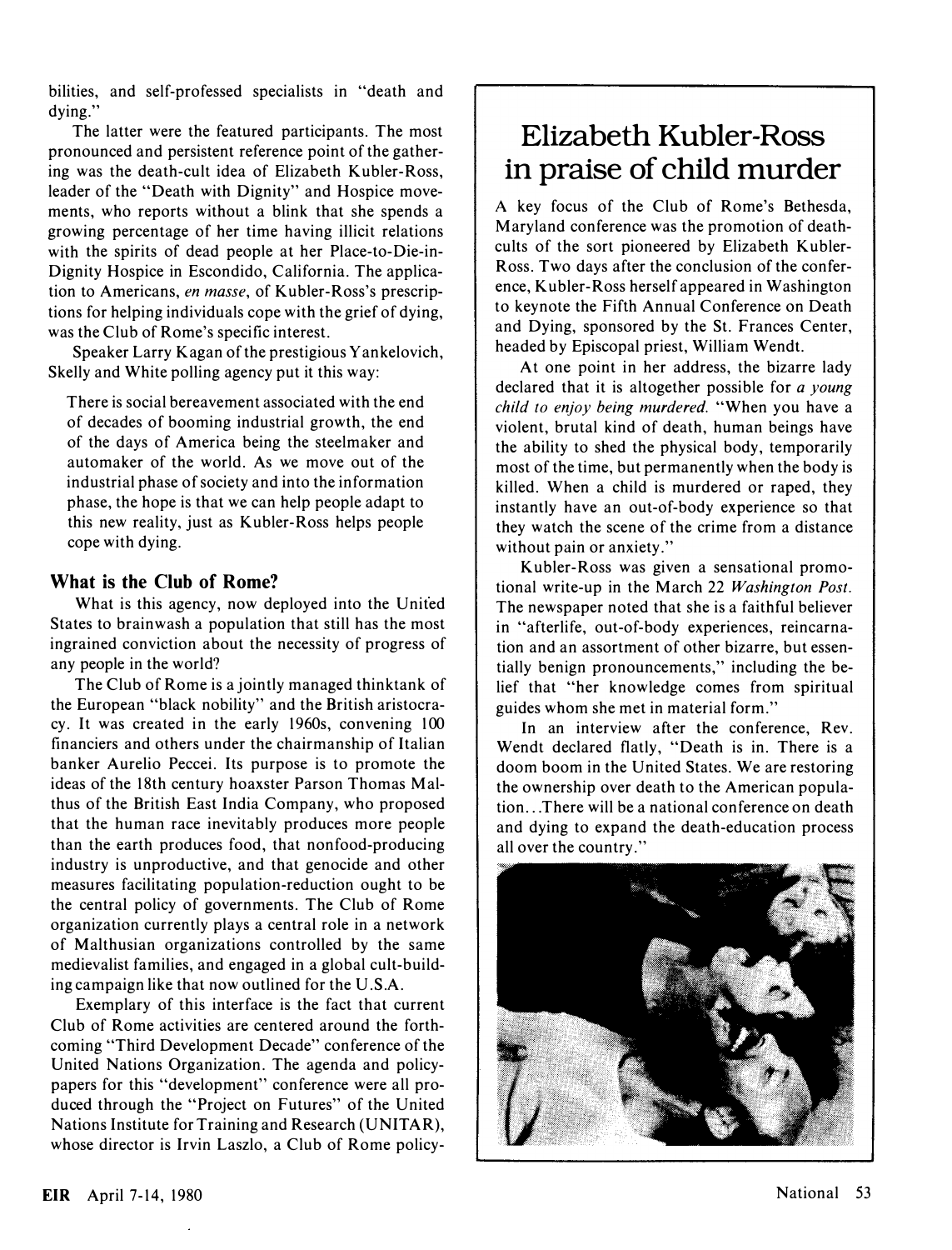### 'Women's liberation' in Club of Rome style

One panel of the Club of Rome's Bethesda conference on cult-building was entitled "The Distinctive Contribution of Women in a Time of Transition," with themes that included "Psychic Flexibility and Women," and "Women as Lead Figures in Transition." As panel leaders emphasized, the point of Club of Rome efforts around "women's liberation" must be the exploitation of the women's sense of intellectual inferiority to men, the celebration of female "feelings" against male "reason."

The model for the effort is the Babylonian priesthood's Egyptian Cult of Isis and Osiris, the mother-cow goddess who castrated the bull god.

The perverse, cultish nature of the effort is revealed in a book written by Elizabeth Dodson Gray, the wife of Episcopalian priest David Dodson Gray, both of whom were conference speakers. The book "Why the Green Nigger: Re-Mything , Genesis," contains one chapter under the heading, "Women as Bearer of a Different Consciousness." That chapter's subtitles include "A Biologically Conditioned Consciousness," "Anatomy-as-Destiny Frightens Vs All," and "Woman, the Other Giver of Symbols." The emphasis throughout is that women's *nonrational* approach to problems is not only a product of their biological naturewomen are inferior-but this must be promoted to undermine the scientific and technological progress associated with "men."

Hence, Elizabeth Dodson Gray's subtitle: Re-Mything Genesis. The Book of Genesis bid mankind to establish "dominion over nature" through scientific and technological progress. "Women's liberation" must destroy "the illusion of dominion."

Before attending the Bethesda Club of Rome conference, Elizabeth Dodson Gray attended a conference on "Land and Culture" in South Dakota. In her speech, she praised "The American Indian attitude" toward land as a welcome alternative to the American System attitude toward development of agriculture through industry (compare Malthusian population theory). She described Americans' commitment to progress as "a combination of the Judeo-Christian ethic of man having dominion over nature with the American *macho*."

maker since its inception. Laszlo's VNITAR, in turn, provided the principal policy input into the "Project 1980s" studies of the New York Council on Foreign Relations. The outcome of that series of studies was the proposal to realize Club of Rome-VNITAR goals of "a new world order based on environmentalism" by effecting the "controlled disintegration" of the V.S. and other industrial economies, and the subordination of the V.S. and other nation-states to the rule of "one world," supranational institutions. Of course, it is to the consequences of this policy that the Club of Rome now proposes to help Americans "adapt" through cults.

Among the principal institutions collaborating with the Club of Rome at the March 16-18 conference was the Interreligious Peace Colloquium, (IRPC), a project of the Jesuits with Episcopalian participation. The Jesuits or Societas Jesu are the Hapsburg-centered "black" nobility's intelligence service, while the Episcopalians are the American branch of the Church of England, and the center of British intelligence influence in America. The IRPC was founded at a 1975 conference in Bellagio, Italy, one of whose sponsors was current V.S. Secretary of State Cyrus Vance. Vance, at the time, was serving as a coordinator of the CFR "Project 1980s" studies, and together with the Club of Rome's Daniel Yankelovich, the pollster, was establishing "The Publican Agenda Foundation" whose objective is to promote VNITAR-CFR-Club of Rome "definitions of the issues facing Americans."

A cursory glance at the membership roster of any of these organizations will additionally uncover a heavy personnel overlap with the Trilateral Commission, a CFR spin-off: the Bilderberg Society, an elite organization of the British and European medievalist families with selected American members; and British intelli-' gence's V.S. based Aspen Institute.

#### Club of Rome goals

Club of Rome chairman Aurelio Peccei is not subtle about the organization's aims. At a press conference during the late 1970s, he lauded the cannibalism to which stranded mountain-climbers resorted—an example to be followed by whole populations in the face of scarce resources, he stated. Similarly, in the early 1970s, the Club of Rome sponsored the "Limits to Growth" computer-applications project of MIT professors Dennis Meadows and Jay Forrester, whose method was to program a "zero growth" axiom into their model, and then conclude that zero growth was necessary as a circular consequence of the axiom. Asked at a press conference if he was just a "neo-Malthusian" fraud, Meadows retorted, "I'm not a neo-Malthusian. I'm a Malthusian!"

In the mid-1970s, using the vehicle of Irvin Laszlo's VNITAR, in particular, the Club of Rome extended its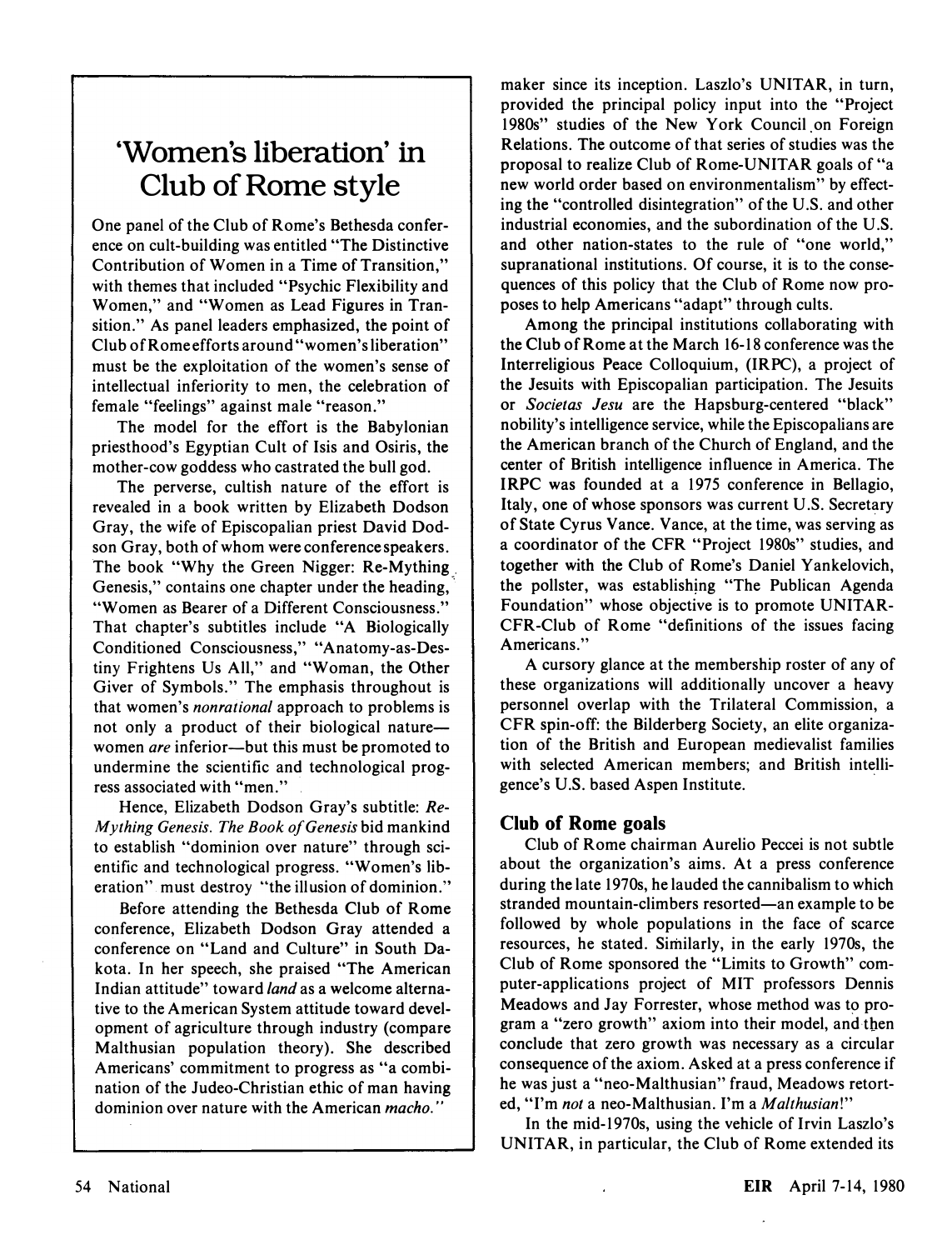efforts to the developing sector and even Eastern Europe, where Laszlo's "systems analysis" methods temporarily won adherents. Two relevants reports were produced, one the 1976 Reshaping the International Order, since known as the club's Rio Report. and Laszlo's 1977 Goals for Mankind. The substance of both was an emphasis on "appropriate technologies" (like sticks and cowdung) in the Third World nations and supranational control of economic policymaking and advanced technologies.

Through conferences based on these reports in Algiers and elsewhere, Peccei sought with some success to twist Third World aspirations for economic development into "demands" for "more equal distribution" of already existing wealth, undermining growth in the advanced sector and ensuring no-growth in the developing sector.

The attempt to coopt Third World policy planners led to a change in the Club of Rome's verbiage. Dropping "zero growth," which any backward nations' leaders immediately recognize as insane, the Club, UNITAR and' allied agencies like the Aspen Institute introduced the terms "sustainable growth," "limited growth," "managed growth," "organic growth," and others. Whatever term is employed, the meaning is still "zero growth."

Similarly, the Club of Rome recently announced it would place more emphasis on the "informational aspect" or the "learning aspect" as opposed to the "economic aspect" of its program. Whatever term is employed, the meaning is the sort of mass-brainwashing, cult-building project outlined for the U.S.A. in the March 16-18 conference in Bethesda.

The Club of Rome established its "U .S. Association" in the 1976-77 period, with the cooperation of a handful of institutions like the Woodlands Conference in Houston, Texas, an Aspen Institute spin-off whose sponsors are oil-man George P. Mitchell and the Mitchell Energy and Development Corporation, which is currently funding research efforts into the best methods for selling Club of Rome cults and ideas to Americans. Highly elaborate profiling of American attitudes have been undertaken to locate those susceptibilities which will allow them to put the country through "The Great Transition." The basic tenet of the recent conference, in fact, was that the past decade's battering of the U.S. population by inflation, oil supply scares, drugs and the rock-and-roll counterculture has already weakened Americans' commitment to the idea of progress. Americans, reported the profilers, have come a certain distance, and are now in a "transition" to "new values."

#### The cults

The targetting strategies outlined by the conference to complete "The Great Transition" can be broken down as follows:

### 'A Khomeini type of Christian fundamentalism'

On the eve of its Bethesda conference, the Club of Rome's office in Washington received best wishes from one Jeremy Rifkin unable to attend. Rifkin is a fellow at the Washington, D.C. Institute for Policy Studies.

Extensive investigations by EIR over the past three years have established that, among other unsavory features of the Institute for Policy Studies, it has served as the "mother" institution for a variety of "radical" organizations in the United States and abroad, including many that constitute the backbone of the so-called "international terrorism" movement.

IPS was spun-out of the U.S. National Security Council by New York and London financier families to be a spawning ground for terrorists and other vehicles of selective international political destabilization.

Rifkin recently authored a book, "The Emerging Order: God in an Age of Scarcity." His thesis: A Khomeini-style "fundamentalist" revolt can be created in the United States to undermine scientific progress.

In an interview this week, Rifkin revealed that he has recently been factionalizing among leading American evangelical groups, with a total membership reaching to 60 million people, to end the hegemony of the "old-line Bible-belt conservatives" and to bring to the fore "younger types who want man to be more humble in respect to nature."

"There is a process developing here similar to what Khomeini did in Iran," he said. "The only difference is that Islamic fundamentalism is a reaction against the *introduction* of science and modernization, while the emerging American fundamentalism is a response to the end of science."

Rifkin said that he is "particularly interested in the charismatic movement. They are to American Roman Catholics what the liberation theology people (Jesuits-ed.) are to Latin American Roman Catholics .... We are transforming the way people understand the Book of Genesis's injunction for man to have dominion over nature. From now on, man can only have stewardship over nature-to be a part of it, not rule over it."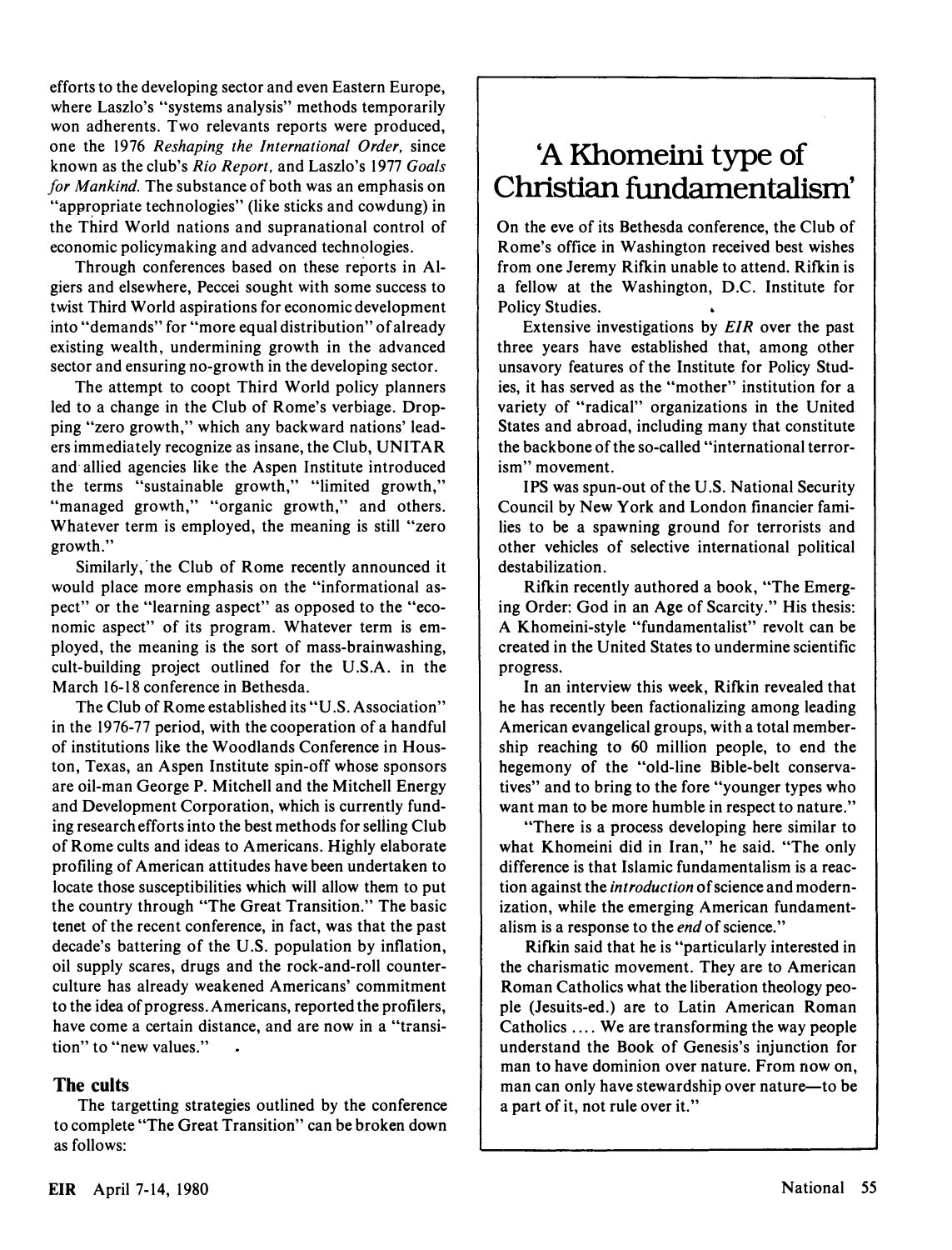Death-cultism. Elizabeth Kubler-Ross's celebration of death must be adapted to broader social issues, with the goal of compelling Americans now enraged at economic breakdown to turn those feelings inward toward a stoic acceptance of "fate" and increasing fascination and obsession with dying and themes of death. To this end, national conferences are to be held on death and dying, and a "death-education process'! is to be launched in schools, churches and other institutions nationally.

Women's "Liberation" Cultism. In the official conference perspectus, one theme identified was that of "new opportunities for participation and leadership by women ... drawing on the theory that, from a psychological and emotional viewpoint, women's perceptions and abilities are particularly well suited to coping with an age of transition in which there will be few neat, simple, or immediate solutions." Several conference panels focused on how women's sense of intellectual inferiority-science, technology and development are associated with "men"—can be exploited. Said one conference organizer, "women's groups, in particular as these merge into consumer action groups, will be a principal institution through which we will seek to concretize the Club of Rome's ideas in this society." The overtone of lesbian cultism was everpresent, as at least one speaker emphasized that women have a "biologically conditioned consciousness." Women can serve as a "giver of symbols" to the zero-growth society.

Fundamentalist cultism. "Church institutions will be vital in communicating the Club of Rome's ideas," say conference spokesmen. What must be undermined is the Book-of-Genesis injunction to mankind—"dominion over nature." The Judeo-Christian ethic "of man having dominion over nature is wrong," said one participant. Another speaker, Roy Anderson of All-State Insurance, a funder the U.S. Club of Rome organization, delivered a bitter attack on doctors for being "overly concerned with curing people," and then warmly praised "the religion of the American Indians" as an alternative to the "notion of dominion in the Judeo-Christian heritage." The Club of Rome objective is to pit religious fundamentalist cults against Americans' reverence for the power of science.

Environmentalist cultism. Episcopalian priest David Dodson Gray, whose wife Elizabeth Dodson Gray also . addressed the conference (see box: "The Club of Rome's. 'Female Liberation' ") told conference participants:

"Peccei is a man with great vision. He thinks that now is the time to bring the Club of Rome into the institutions and pores of American society. He thinks the antinuclear movement will help implement the Club of Rome's ideas on a mass scale. He sees in this movement a way of allying environmentalists with workers by capitalizing on workers' growing fears of industrially-caused disease and death."

He proposed that a green death cult be created, merging Kubler-Ross with environmentalism. "Many union people are now aware that the work-place is very hazardous for them, not just by bone-crushing accidents, but by long-term exposure in the work-place to chemicals or to ordinary materials like asbestos or vinyl flouride. Out of this awareness is being built a coalition between labor and environmental people over those issues that involve the health of the work environment. Workers feel that disease and death should not be among the occupational hazards, and an alliance with them is being built out of the antinuclear movement. The nuclear issue is being used by the environmental activists to reach out into working neighborhoods, and a new phenomenon is developing."

#### Documentation

### Goodbye more, hello less

# 'Life after growth': an Episcopalian sermon

The following article entitled, "Goodbye More-Hello Less," was written by David Dodson Gray of the Bolton Institute for a Sustainable Future and was presented as an official document at the Club of Rome's Bethesda conference. Gray and his wife Elizabeth Dodson Gray, who is a "vice-chairperson" of the U.S. Association, were both trained at the Yale Divinity School and are both associated with MIT's Sloane School of Management. They were trained there by L. Carroll Wilson, an MIT "alternative energy" expert with long-standing involvement in the Anglo-A merican intelligence community who is now a member . of the Trilateral Commission.

It is the purpose of David Dodson Gray and the Club of Rome to direct that rage of the American people inward against themselves. As he writes, the task is to assault Americans' belief in their right to make the human condition better, to progress, by convincing them that hellish conditions of zero-growth and economic collapse are inevitable. But more, Americans must be convinced that death and ruin are to be celebrated-that themes of catastrophe, death and dying are the very meaning of life. The very essence of the cult-ridden society America must become, in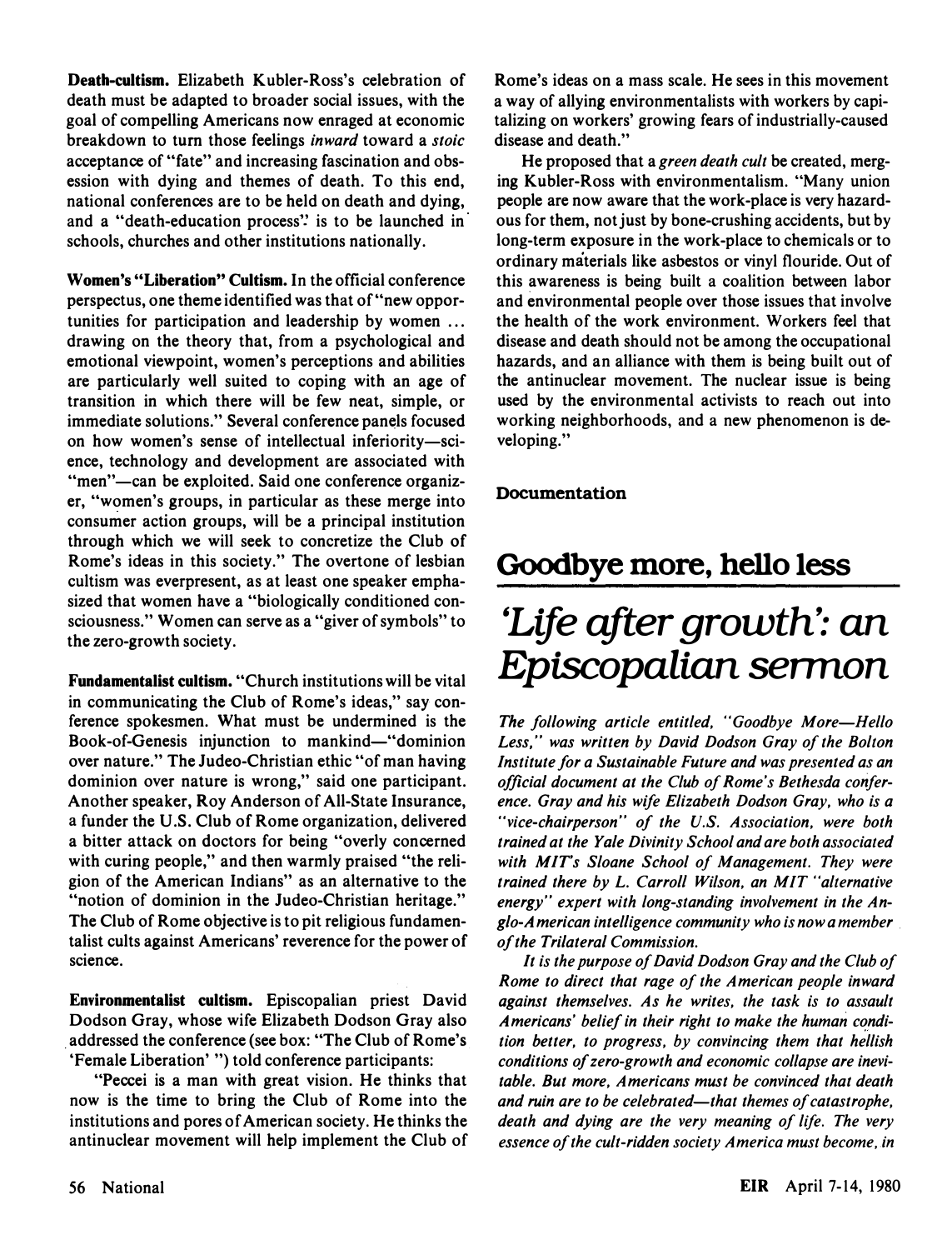## What's the U.S. Club of Rome

The U.S. Association for the Club of Rome, based in Washington, D.C., was created as the official U.S. arm of the Club of Rome in 1976-1977. Its director, Donald Lesh, was a former staffer on the U.S. National Security Council under Henry Kissinger's aide Helmut Sonnenfeldt and William Hyland. In 1972, after leaving the NSC, Lesh joined up the Washingtonbased Potomac Associates, a thinktank which helped circulate the findings of the 1972 Club of Rome "Limits to Growth" study.

The U.S. club restricts itself to approximately 150 members, who are drawn from leading thinktanks, environmental-ecology groups, community activist organizations, and religious institutions associated largely with the Episcopalians and Jesuits.

In approach and in activity, it is kindred to the Aspen Institute for Humanistic Studies. Four of Aspen's leading lights-Joseph Slater, Robert O. Anderson (head of Atlantic Richfield), Harlan Cleveland, and Walter Orr Roberts—are members. Aspen is the controlling influence over an allied feeder-institution, the Houston, Texas Woodlands Conference.

The membership roster of the U.S. Association of the Club of Rome includes:

- Philip Abelson. Editor, Science magazine; President, Carnegie Institute
- Gerald C. Barney. Chairman, Environmental Agenda Task Force; former Director, National Programs, Rockefeller Brothers Fund.

Norman Cousins. Publisher, Saturday Review.

Richard Falk, Princeton University Professor of International Law; Director, Institute for World Order; advisor, Planetary Citizens; participant, Council on Foreign Relations' "Project 1980s."

James P. Grant. Executive-Director, UNICEF.

- John A. Harris, IV, President, Zero Population Growth; Chairman, National Alliance for Optimal Parenthood; Chairman, USACR.
- Frances F. Korten. Program Office, International Division, Ford Foundation.

Ervin Laszlo. Director, UNITAR.

- Walter J. Levy, Council on Foreign Relations.
- Amory Lovins. Friends of the Earth.

George McGhee. former U.S. ambassador to NATO,

Germany, Turkey; member, Trilateral Commission.

- Claiborne Pell. U.S. Senator.
- Russell Peterson. former Chairman, Council on Environmental Quality; �oard member, USACR. Chairman, Audubon Society.
- Carroll Wilson. MIT Workshop on Alternative Energy Strategies; member, Trilateral Commission.
- Dennis Meadows. coauthor, "Limits to Growth.
- Jay Forrester, coauthor, "Limits to Growth."
- Thomas Berry. Riverdale Center for Religious Research; Chairman, U.S. branch of the Teilhard de Chardin Society.
- Elizabeth and David Dodson Gray. co-directors of the Bolon Institute for a Sustainable Future. (Elizabeth is USACR vice-chairperson and heads the Theological Opportunities Center, Harvard Divinity School).
- Philip Land, S.J., advisor, Washington-based Center of Concern.
- William Ryan, S.J., Provincial Superior English-Canadian Jesuits, Toronto, Canda.
- John Thomas Walker, Episcopal Bishop, Diocese of Washington; Dean, National Cathedral.
- John J. Weaver, Episcopal Archdeacon for the Future of the Diocese of California; Dean Emeritus, St. Paul's Cathedral, Detroit.
- Barbara Blum. Deputy Director, Environmental Protection Agency.
- Anne W. Cheatham. Director, Congressional Clearinghouse for the Future.
- Robert W. Crosby. Program Manager, Office of Systems Engineering, U.S. Department of Transportation.
- Walter A. Hahn, Congressional Research Service Senior Specialist on Science, Technology, and Futures Research.
- Frank M. Potter. Staff Director and Counsel, House Subcommittee on Energy and Power.
- Douglas Ross. Senior Economist, Joint Economic Committee's Special Study on Economic Change, U.S. Congress.
- Michaela· Walsh. Project Director, Technology for Local Development, U.S. Congressional Office of Technology Assessment.